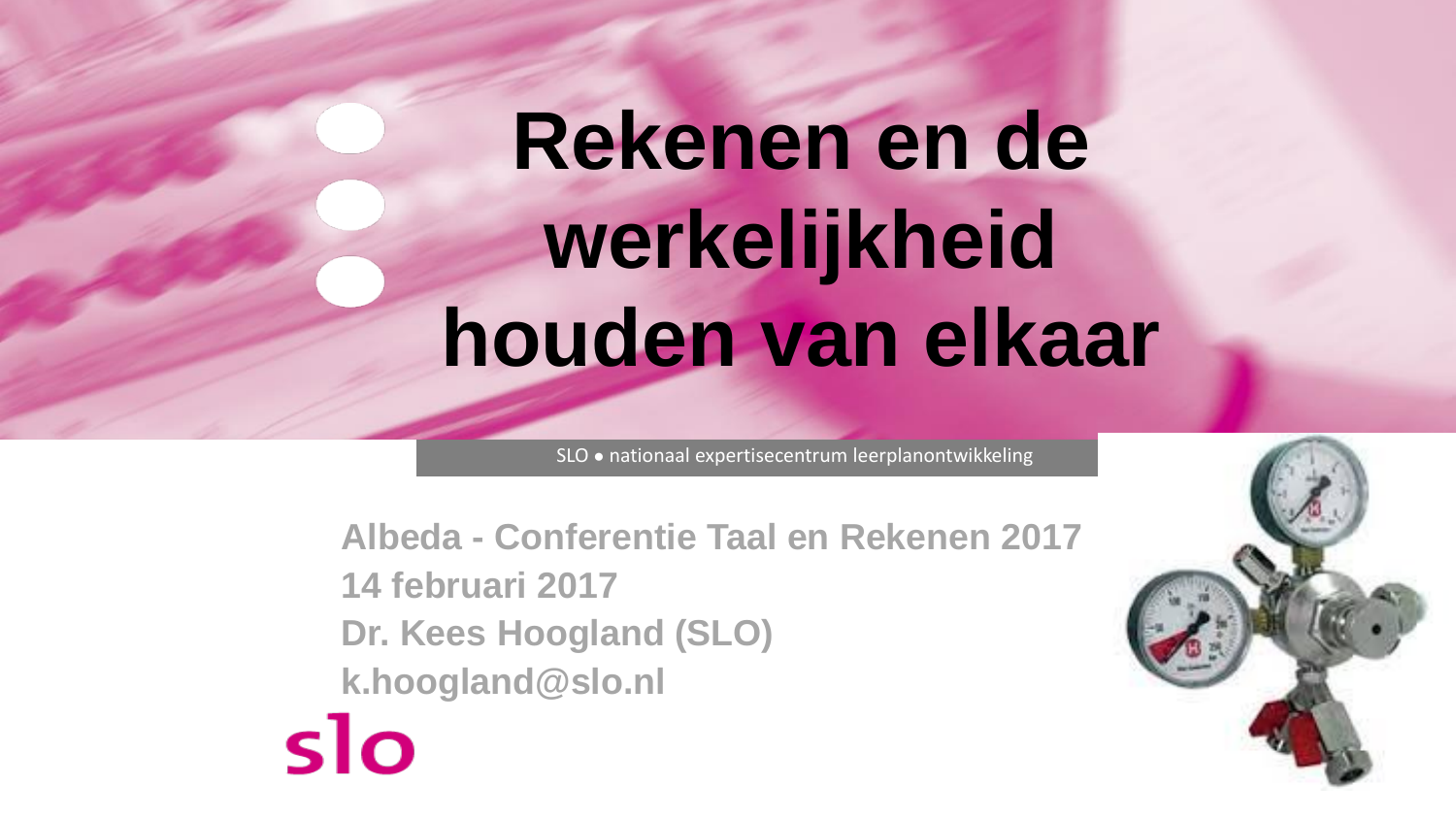### **Wiskunde en de werkelijkheid houden van elkaar.**







Hiel dak is 15 meter lang en 3.5 when hough

De dakdekker ledt 12 dakgannen per vantuuria mater



Franse Wraps met brie en honing Frans tussendoor/snack met Wraps/pizza's

**9 Bereidingstijd** 15 minuten 101 Aantal personen 10 personen



 $\overline{g}$ 

Hoeveel gram notenmelange heb je nodig voor 20 personen?

Voor 10 personen: - 1 pak wraps  $-200$  g brie - 150 g notenmelange - honing

**dr. Kees Hoogland**

k.hoogland@slo.nl

### slo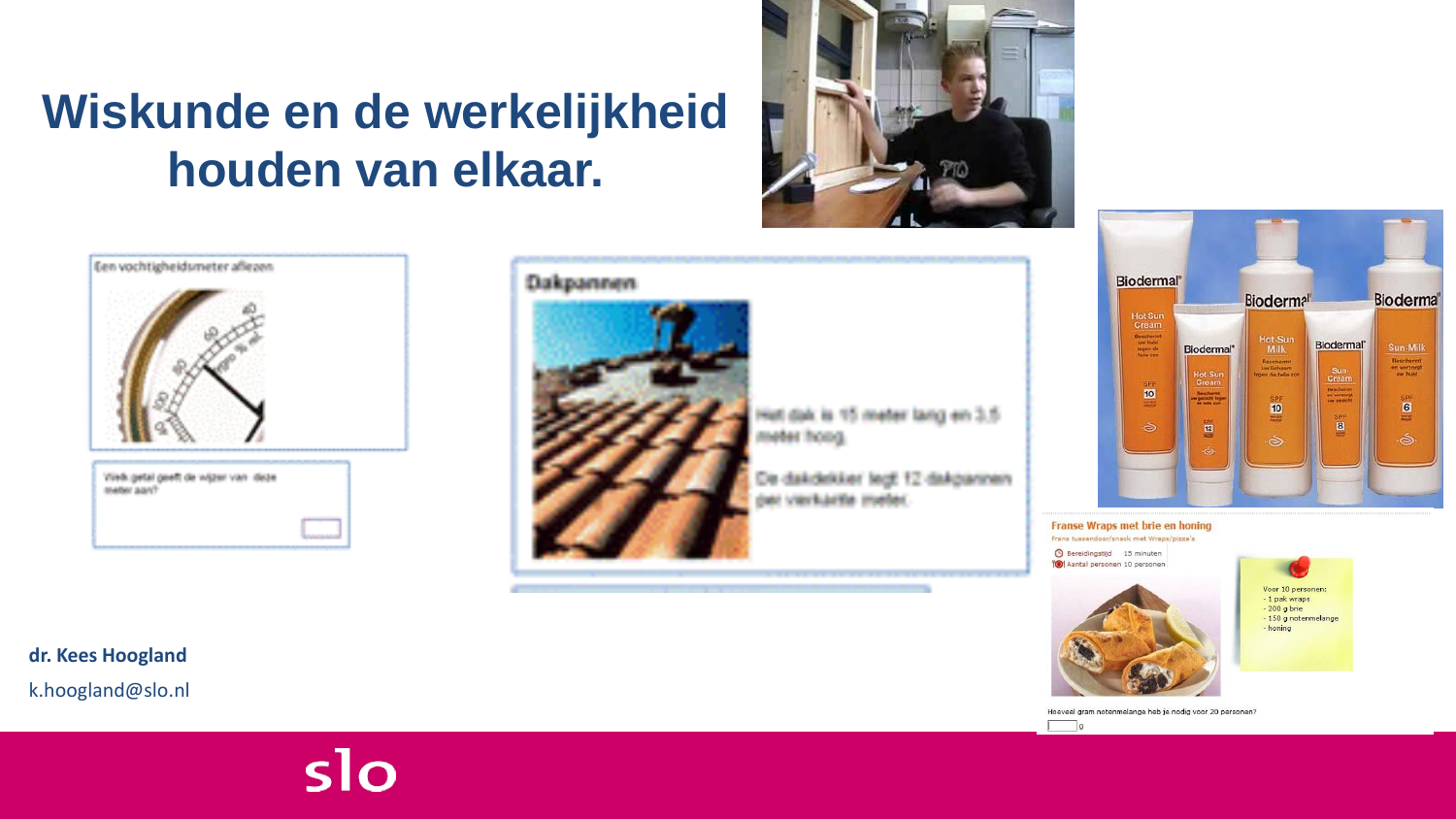Rekenen, Wiskunde, Gecijferdheid, wiskundige geletterdheid, ontluikende gecijferdheid, professionele gecijferdheid, geïntegreerde wiskundeactiviteiten (GWA), wiskundige denkactiviteiten (WDA)







**Numeracy** 

Liontemnoraru Farlu Childhood Fducanon Ive N-Stracht - Bernerd Spotek

Mathematical literacy Statistical literacy Quantitative literacy Democratic mathematics Quantitative reasoning

La formación matemátika

Mathematische Kompetenz

La culture mathématique

Melek matematika

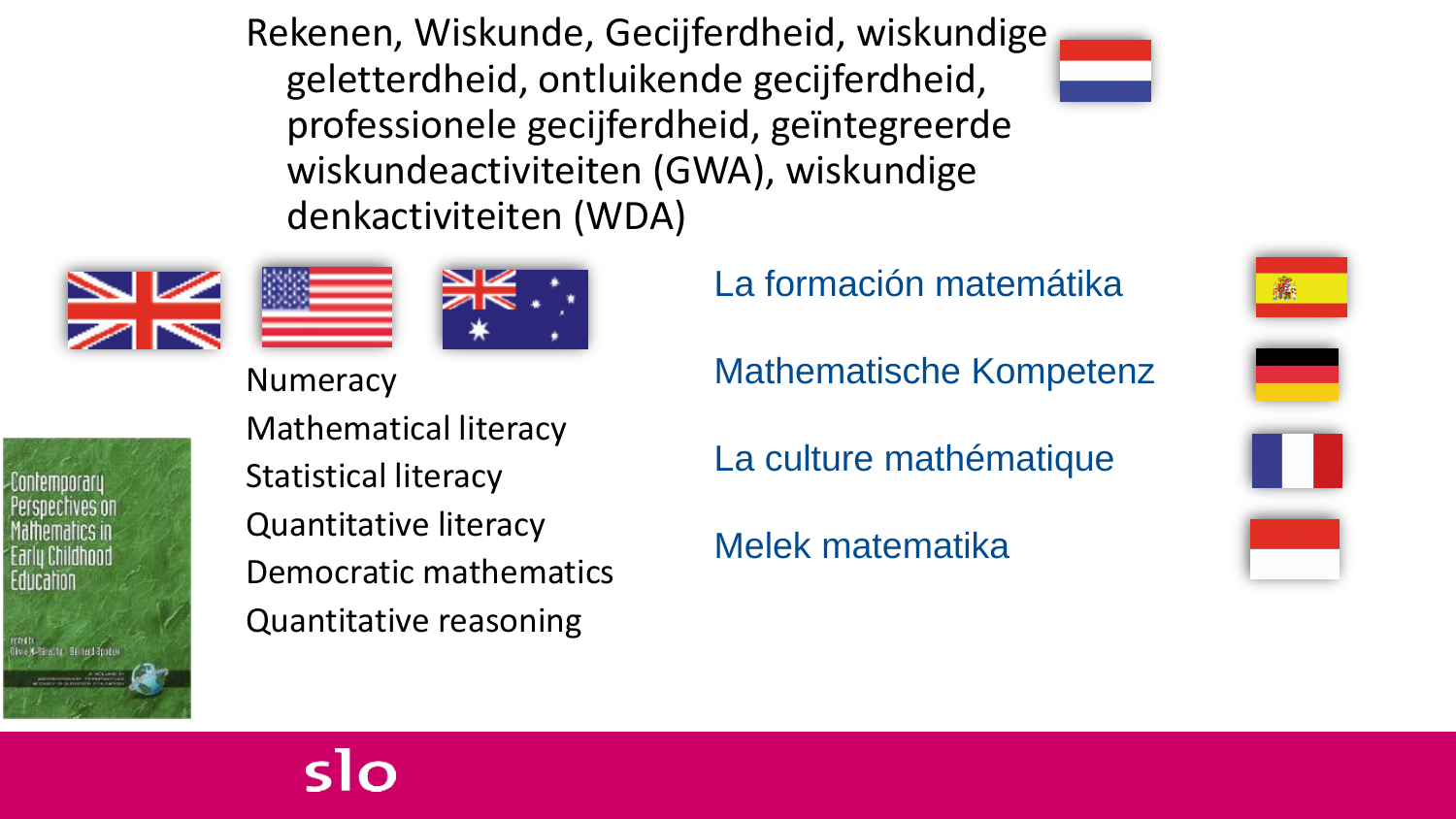#### Aan de achterkant op toetsniveau

Het Parool, 29 september 2008: Het aandeel Fortis is vanochtend om elf uur 63 procent in waarde gedaald. Een aandeel was eerst 5,41 euro waard. Hoeveel is het aandeel na de daling nog waard?



ടിറ

IJsbergen ontstaan doordat grote stukken ijs afbreken van een gletsjer en dan de zee in drijven. Een ijsberg die naar het zuiden drijft, wordt kleiner doordat hij langzaam smelt. Onderzoekers hebben het gewicht van zo'n ijsberg geschat, zie de tabel.



| $t$ (maanden) |  |                                           |  |  |
|---------------|--|-------------------------------------------|--|--|
| $G$ (ton)     |  | 80 000 70 000 62 000 55 000 48 000 41 000 |  |  |

In de tabel is t de tijd in maanden na het afbreken van de ijsberg en G het geschatte gewicht van de ijsberg in ton.

Bereken met hoeveel procent het gewicht van de ijsberg in de eerste 2 maanden is afgenomen. Schrijf je berekening op.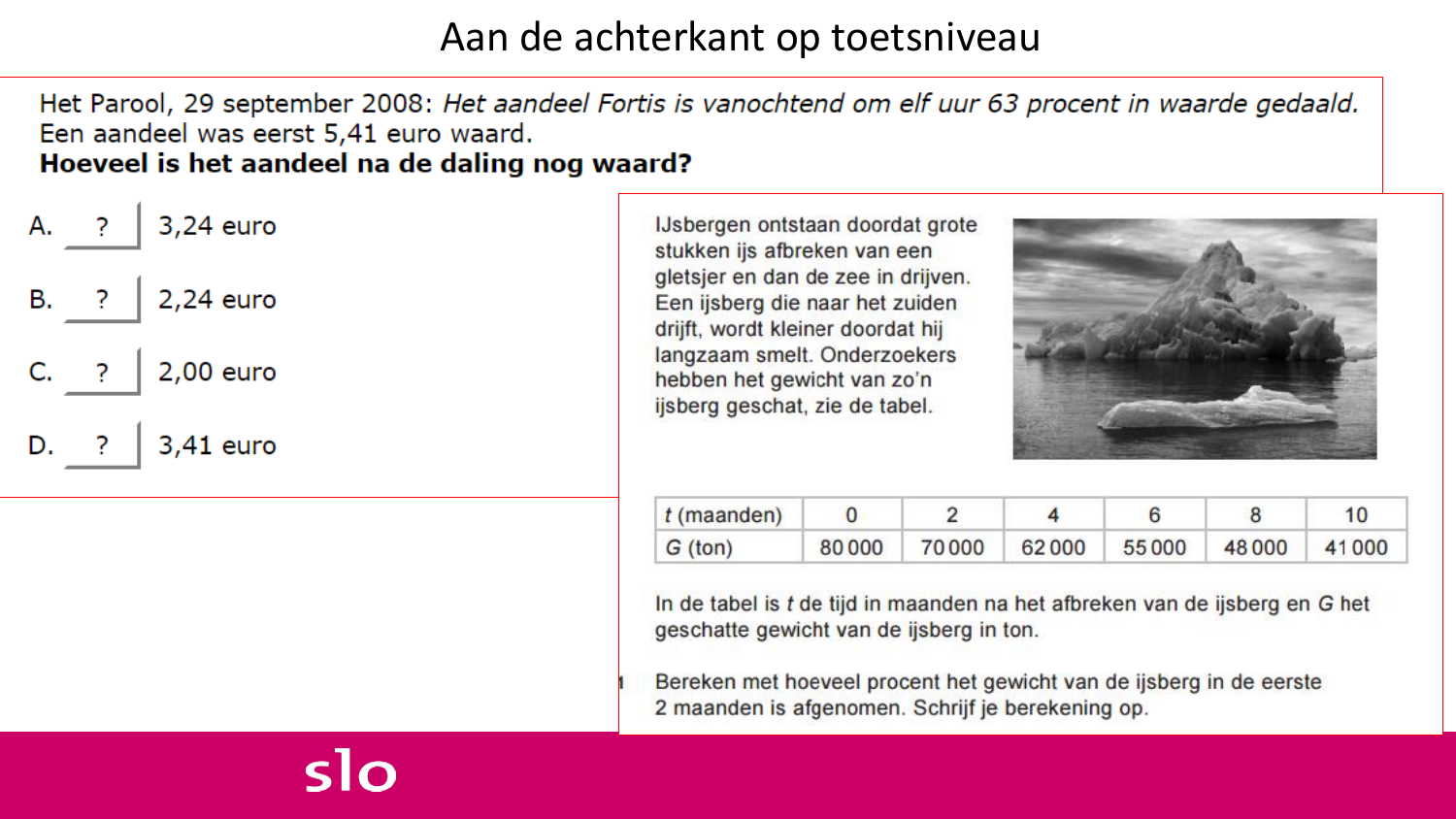# Van binnen en van buiten

- Embodied mathematics
	- Hersenwerk
	- Lichaamswerk





- Mathematics & Reality
	- Modeling
	- Problem solving
	- Getallentheorie

DE WERELD achter het rekenen

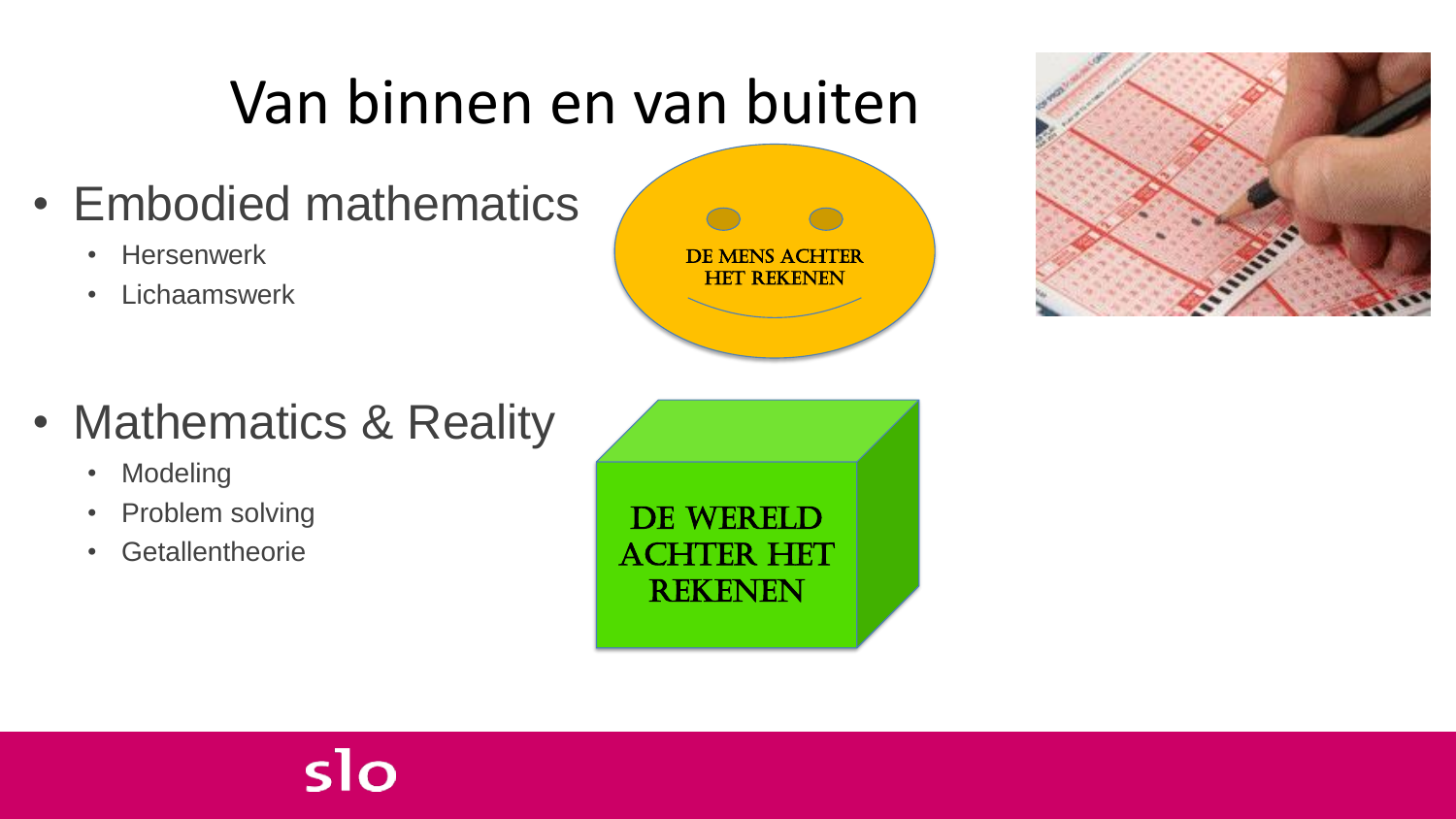# Embodied Mathematics

- [Tellen -](video 2006 11 24 IND fingers and toes.avi) Ahmad
- [Aangeboren of aangeleerd](Sub Aangeboren en aangeleerd.ppt)

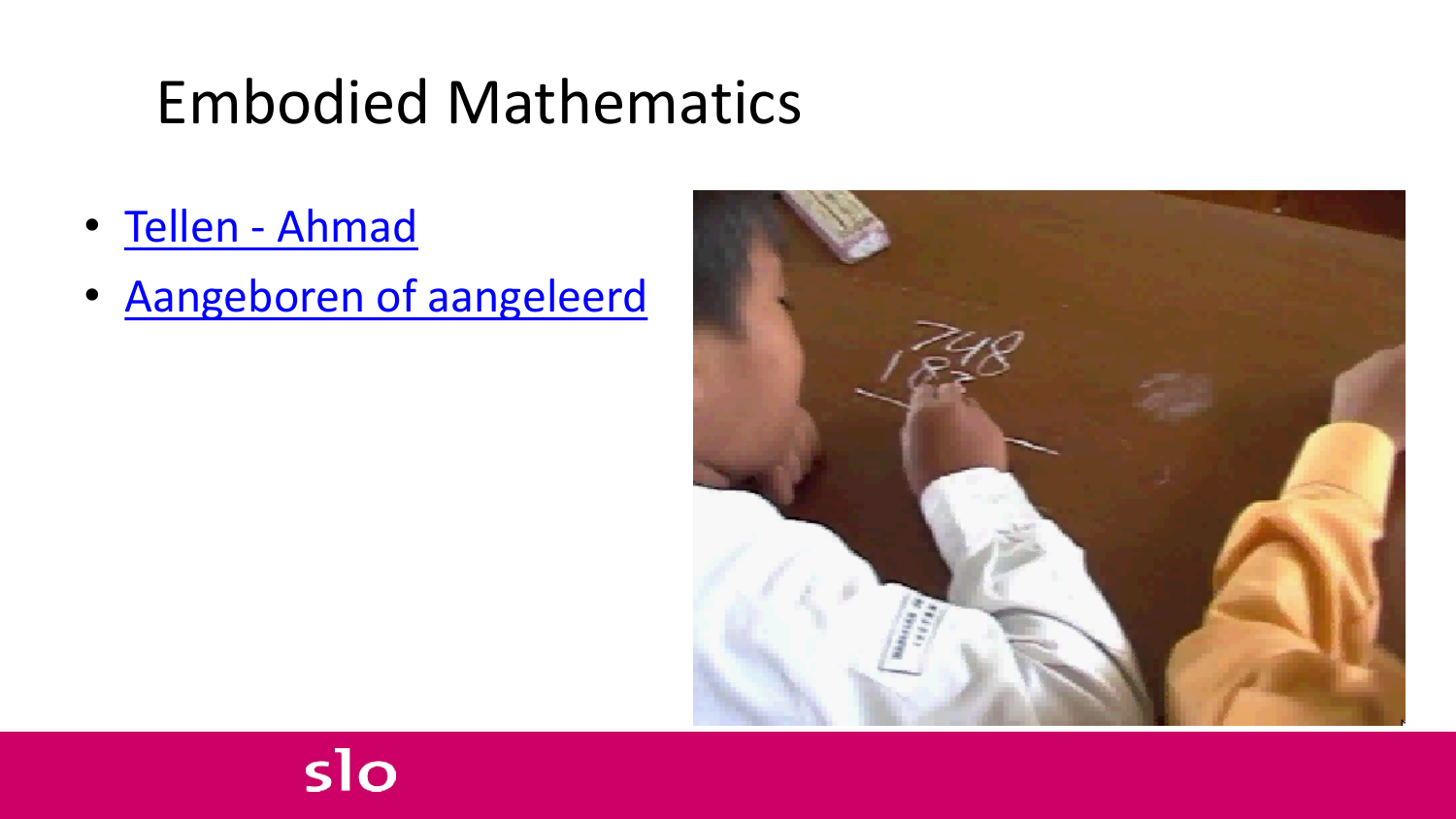# Mathematics & Reality

• [Gecijferd overal om ons heen](sub Gecijferdheid overal om je heen.ppt)

#### • [Perspectieven op rekenen](Sub Sophistication of numeracy concepts NL.ppt)

• Maguire, Terry, & O'Donoghue, John. (2002). A grounded approach to practitioners training in Ireland: Some findings from a National survey of practitioners in Adult Basic Education. In L.O.Johansen & T. Wedege (Eds.), *Proceedings of the 8th International Conference of Adults Learning Mathematics (ALM) (pp. 120-132). Roskilde, Danmark: Hent, UK: Avanti books.*

– [Toets](Sub Toets voor framework Gecijferdheid NL.ppt)

#### • [Van sommen maken naar probleemoplossen](Sub Van sommen maken naar probleemoplossen.pptx)

Blum, Werner, Galbraith, Peter L., Henn, Hans-Wolfgang, & Niss, Mogens (Eds.). (2007). Modelling and applications in mathematics education - The 14th ICMI study. New York, USA: Springer Science & *Business Media B.V.*

- In 4 stappen van verhaaltjessom naar echt probleem
	- [Kamerplant](sub voorstelbare vragen Korting kamerplant  discount.ppt)
	- [IJskasthermometer](sub voorstelbare vragen IJskastthermometers.ppt)
- [Empirisch rekenen/Getallentheorie](Sub Getallentheorie.ppt)
	- Hoogland, Kees. (2012). Getallentheorie. *Euclides, special, 3-9.*